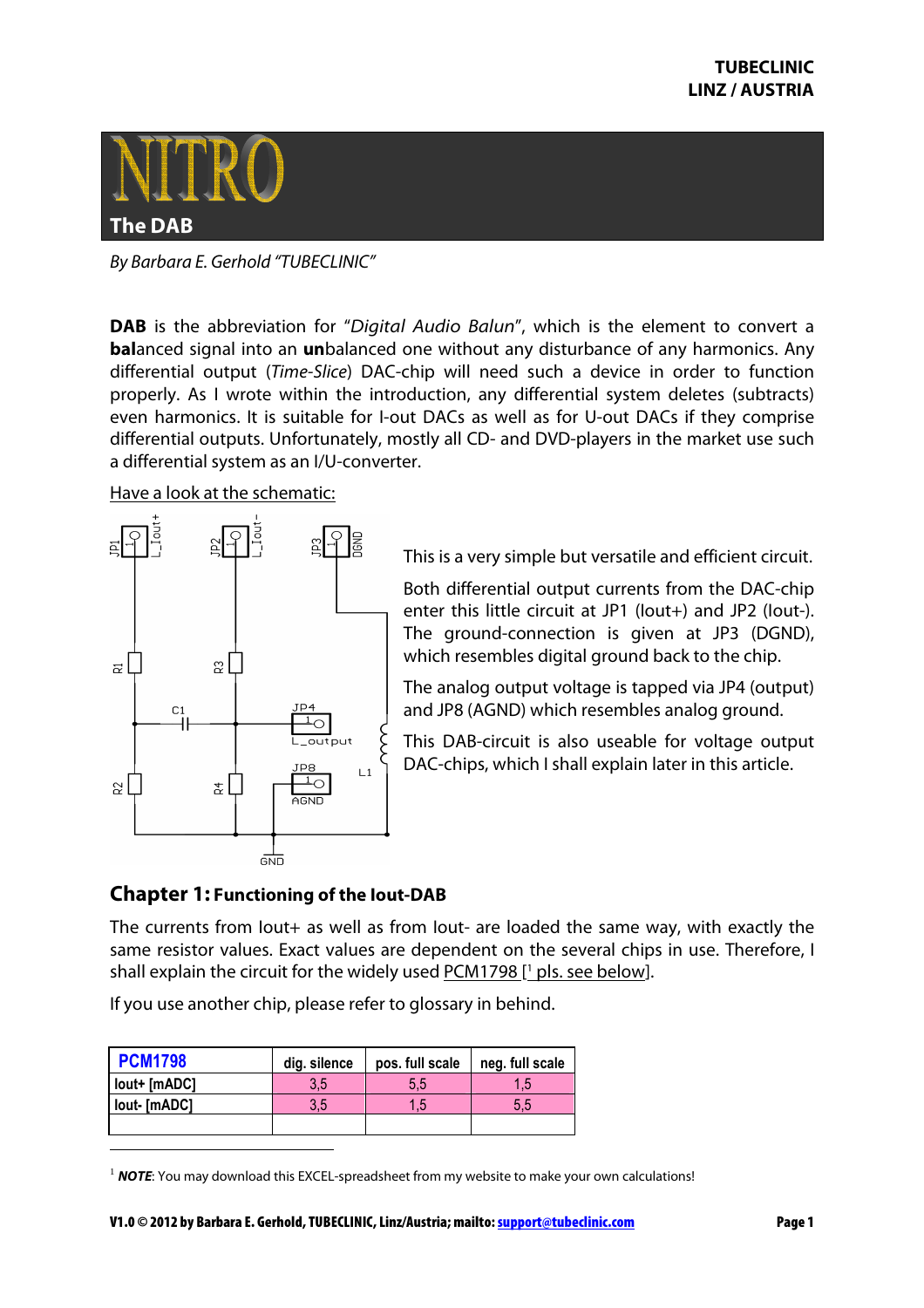| $R1, R3 [\Omega]$              | 22   | $R2, R4 [\Omega]$ | 82   |
|--------------------------------|------|-------------------|------|
| Value of total load $[\Omega]$ | 104  |                   |      |
|                                |      |                   |      |
| Uout+ [mVDC]                   | 364  | 572               | 156  |
| Uout- [mVDC]                   | 364  | 156               | 572  |
|                                |      |                   |      |
| DC-offset output [mVDC]        | 287  |                   |      |
| output (mVACpeak)              |      | 164               |      |
| output (mVACrms)               | O    | 116               |      |
| gain for 2Vrms [dB]            | 24,7 | x - factor        | 17,2 |

Because the "music" signal in a digital system must always be smaller than digital full scale, most CDs in the market are therefore limited to -3dB value, so we can calculate a maximum output voltage of app. 80mVrms. Some "Audiophile" CDs are mastered to a much lower medium level, intended that they should need no further limiting.

From this value, we can calculate the needed gain of the following amplifying stage. Please note, that this -3dB limitation was not taken into account within the above table!

The central point of good sound is the cap (C1) in the middle of the bridge configuration. It is not intended to build a filter, but it may be understood as kind of an integrator. It will change its charge-value, each time the time-slice ratio of the switches behind each current output changes. It makes sound a big deal more transparent and more "lively". Music sounds more fluently and leaves more air between the instruments or voices. Only good foil types should be used in this place. Considering the mentioned PCM1798, a value of app. 15nF for C1 proved to be optimum. I invite you to play around with this cap  $(\pm 40\%)$ . since listening sessions showed, that it seems to be a matter of taste, which is one's personal optimum.

The choke L1 decouples the noisy digital ground (DGND) of the DAC-chip from the analog ground (GND) of the tube stage. Since its impedance is high in the …MHz region, the RFnoise induced by the DAC-chip is isolated from the tube grid. I used a ferrite bead in this place. There is only one wire through the hole needed.

L1 is a ferrite bead of 3,5 x 3,25 mm (length x diameter), showing a central hole of 1 mm (type 2673000101; brand "Fair-Rite") and app. 60  $\Omega$  at 25MHz. It may be purchased from http://at.rs-online.com . What I wrote about C1 is also true for L1: You might file the bead to get your personal best results.

Measurements show, that the total possible bandwidth of the CD can be achieved without limitations. Tests by spectrum analyzer also showed, that all harmonics are treated the same way, so the sound is outstanding and – compared to other HiEnd products – it shows a performance much closer to the vinyl LP than any other DAC I know.

Listening sessions showed, that in some situations, listeners could only determine between LP and CD, because the CD does not show the characteristic basic noise floor of the LP. Vinyl's only remaining advantage is the fact that it leaves a bit more air between instruments and voices and that it shows better imaging. Anyway, this fact is not always true for all recordings: Commonly spoken, AAD recordings seem to give better results than DDD ones, anyhow … (?). This has to be investigated in the future, but that's another story! Maybe one of you readers may help with some ideas!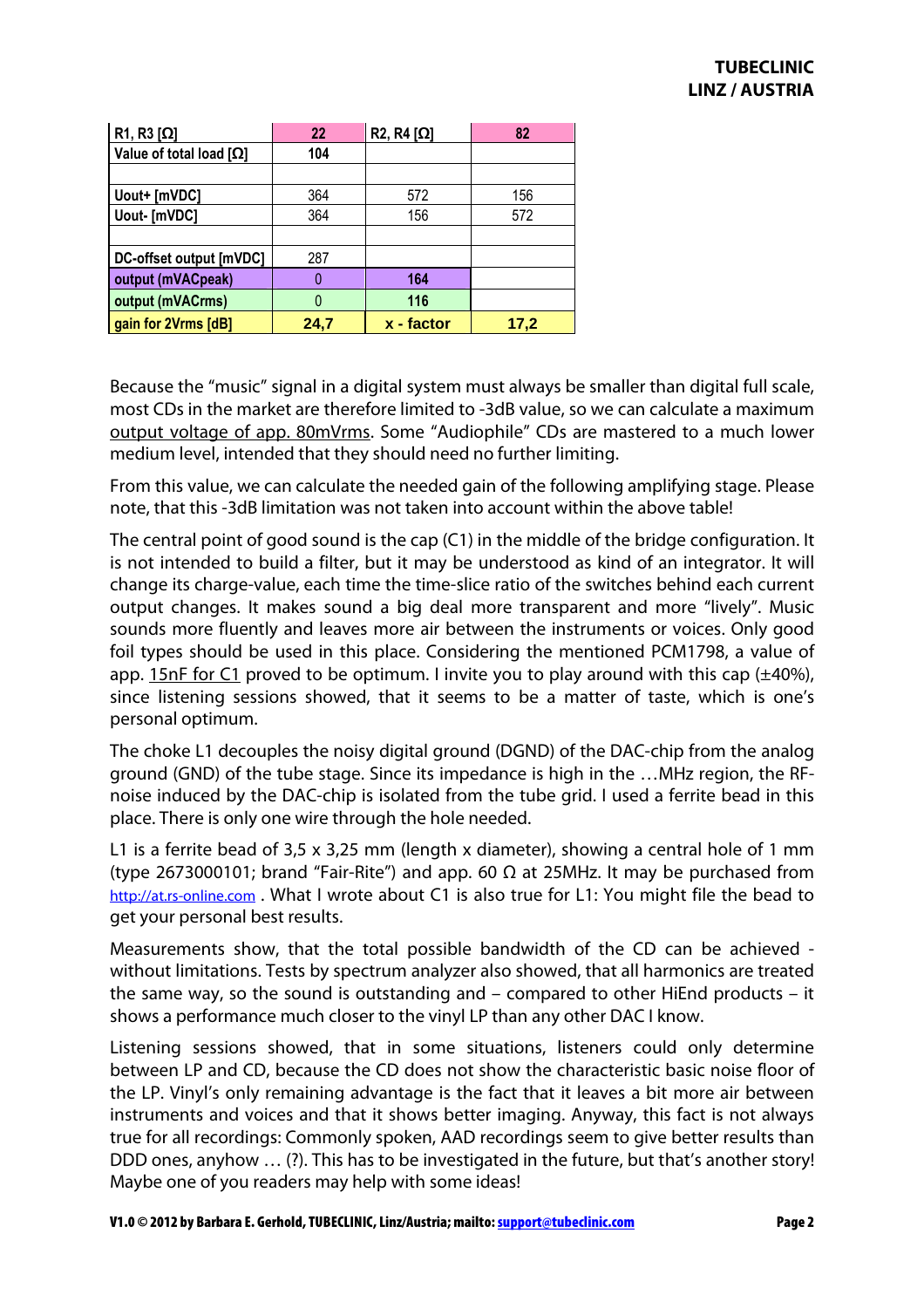# **Chapter 2: Functioning of the Uout-DAB**

It works very similar to the already discussed Iout-DAB. Only the values of its parts have to be altered. Most chips give an output voltage of app. 1VACpeak from each output, which will be equal to 1,4Vrms in differential mode. On the other hand, most chips give best sounding results, if they "see" a load of app.  $5 - 10kΩ$  per channel. This is a good value for the widely used CS4397 and should fit properly also to other chips with a minimum load of  $1 - 2k\Omega$ .

| <b>CS4397</b>                   | dig. silence | pos. full scale      | neg. full scale |  |
|---------------------------------|--------------|----------------------|-----------------|--|
| Vout+ [mVDC]                    | 2500         | 4000                 | 1000            |  |
| Vout- [mVDC]                    | 2500         | 1000                 | 4000            |  |
|                                 |              |                      |                 |  |
| $R1, R3 [k\Omega]$              | 1,8          | R2, R4 [ $k\Omega$ ] | 3,3             |  |
| Value of total load $[k\Omega]$ | 5,1          |                      |                 |  |
|                                 |              |                      |                 |  |
| output (mVACpeak)               |              | 971                  |                 |  |
| output (mVACrms)                | 0            | 686                  |                 |  |
| gain for 2Vrms [dB]             | 9,3          | x - factor           | 2.9             |  |

The value of C1 becomes much lower in this version (in the 100pF range), so I would recommend using a silver-mica or a Styroflex® (preferred) cap in this place. L1 increases, but you could use the same ferrite bead as from the Iout-DAB and wind 3 … 5 turns around it. The conductor should become a single-strand of lacquered wire with a diameter of app. 0,2 … 0,3 mm. Please be sure to use an insulated (lacquered) wire – ferrite material will conduct if it is not treated with epoxy at its surface! After you have finished the circuit and have done some listening sessions, you should fix the choke by some epoxy compound.

You should also try the "FETishizator" circuit as an output driver of this DAB. I instead used a tube-stage with a 6N16B-V Russian subminiature dual-triode. Nevertheless - this is a matter of taste!

Here is a sketch about how I solved the mechanical design of a stand-alone DAB; you may download a 1:1 PDF from my website: